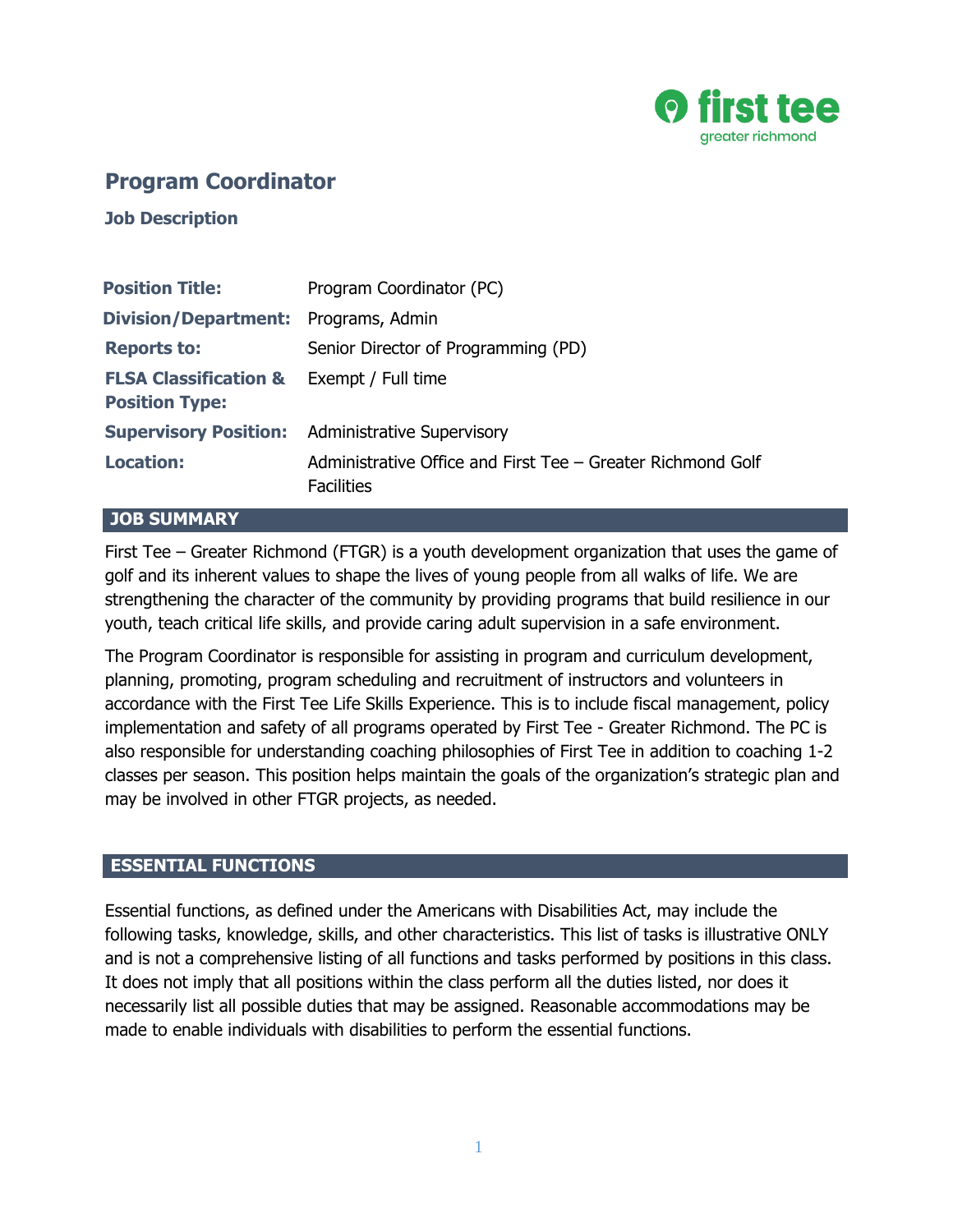# **Management/Leadership**

- Lead by articulating the vision and mission to the department staff; provides administrative management and leadership to accomplish strategic and tactical goals through effective communications, coaching, training, and development.
- Maintain FTGR Salesforce Database and provide reporting as needed for programming measurement, evaluation, and fundraising initiatives.
- Manage programming registration through Salesforce Database
- Assist and grow programming and Life Skills Experience Certification classes at all FTGR programming facilities.
- Assist with training for volunteers, mentors, and coaches of FTGR
- Assist with implementing facility usage and maintenance plan to coordinate the use of FTGR programming facilities
- Assist with coordination and recruitment of (program) volunteers, mentors, coaches (all levels) and interns who help to facilitate in the delivery of Life Skills Experience classes
- Assist with and coordinate other part-time staff assigned to programming
- Develops relationships with program participants, families, community partners, and operational staff
- Communicate and ensure all youth are aware of national opportunities provided by First Tee **Headquarters**
- Collaborate closely with Senior Director of Programming and Vice President, Impact in identifying potential programming partnerships and coordinating programming with selected partners.

# **Communications/Public Relations**

- Provide weekly programming "news" to the Marketing and Communications department to be broadcasted throughout the FTGR network, website, press releases, e-newsletters, etc. News should include stories about your youth, coaches, mentors, special events, etc.
- Create social media content in coordination with the Marketing and Communications team.

# **Programming/Youth Services**

- Maximize annual calendar of programs to encourage progression and retention of participants
- Partner with the Programming team in finding ways to convert School Program youth into registered participants in FTGR Programs.
- Oversee implementation of FTGR curriculum and reporting
- Work with programming team to establish special events and tournament series for youth in FTGR program
- Maintain proper student to coach/mentor ratios
- Act as point of contact onsite at programming sites on a case by case basis

# **Financial Responsibility**

Assist the PD with developing and operating within programming budget

# **JOB REQUIREMENTS AND QUALIFICATIONS (education and experience)**

- Requires a Bachelor's degree in non-profit management, business administration, professional golf management, education or other related field
- Valid Driver's License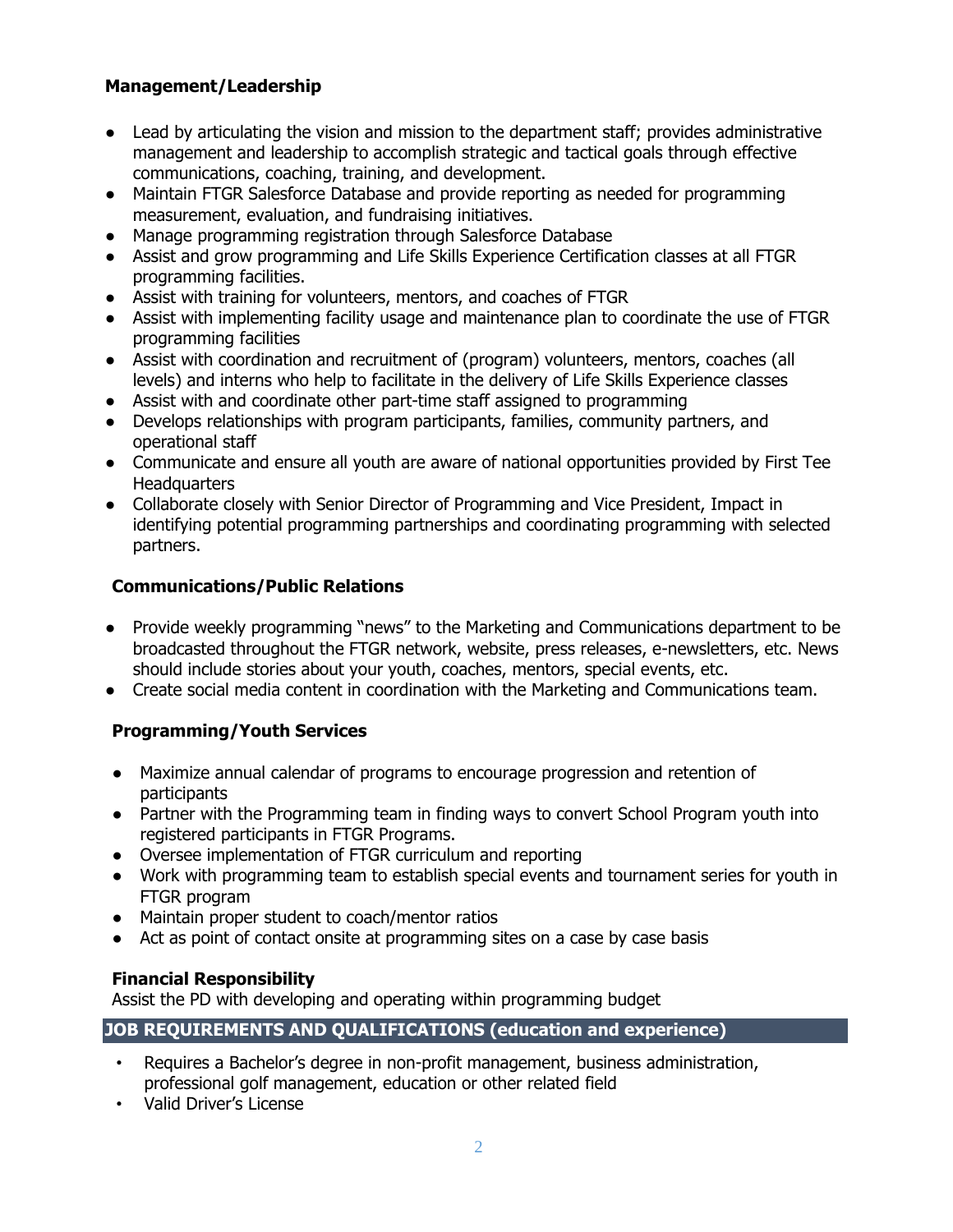- Effective and proactive team communication, facilitation, problem solving, and decision making.
- Experience in interpersonal relations, coaching, or facilitating youth programs
- Experience in identifying and working with program staff and volunteers
- Charismatic, personable, motivational in working with youth, coaches, and volunteers
- Able to travel and attend academies, coach training, Chapter, Regional, and Network meetings.
- Experience with Salesforce or managing CRM systems
- Skilled with Google Suite, Microsoft Word, Excel, and Outlook, as well as experience with standard office equipment.

### **OTHER INFORMATION AND EXPECTATIONS**

- Maintains adherence to the organization's policy on confidentiality in all matters regarding personnel, financial, volunteer, and other business information about the organization.
- Seeks and participates in continuing education or professional development related to the position, the organization, or both.

# **WORK ENVIRONMENT, TRAVEL AND EXPECTED WORK HOURS**

This position is performed in a traditional office environment and will require the individual to travel to First Tee – Greater Richmond golf facilities including:

- The Elson Redmond Memorial Driving in Richmond, VA
- The Tattersall Youth Development Center at First Tee Chesterfield Golf Course in North Chesterfield, VA.
- Belmont in Henrico, VA

Typical days and hours of work are Monday through Friday, 9:30 a.m. to 5:30 p.m. Evening and weekend work will be required as job duties and business demand.

#### **PHYSICAL DEMANDS**

While performing the duties of this job, the employee is required to stand; walk; sit; use hands to finger, handle, or feel objects, tools or controls; use fingers and hands to control computer mouse, type or write; reach with hands and arms; talk and hear. Specific vision abilities required by the job include close vision, distance vision, color vision, and the ability to adjust focus.

#### **APPLICATION PROCESS**

Email a cover letter, resume, and three references (name, contact information, relation to applicant) to Brittany Woo, Sr. Director of Programming, at brittany@firstteerva.org

All candidates are subject to a background check and drug screening.

### **EEO STATEMENT**

First Tee - Greater Richmond provides equal employment opportunities (EEO) to all employees and applicants and does not make employment decisions because of or on the basis of race or traits historically associated with race, including hair texture, hair type, and protective hairstyles such as braids, locks, and twists, color, religion, sex, sexual orientation, gender identity, pregnancy,